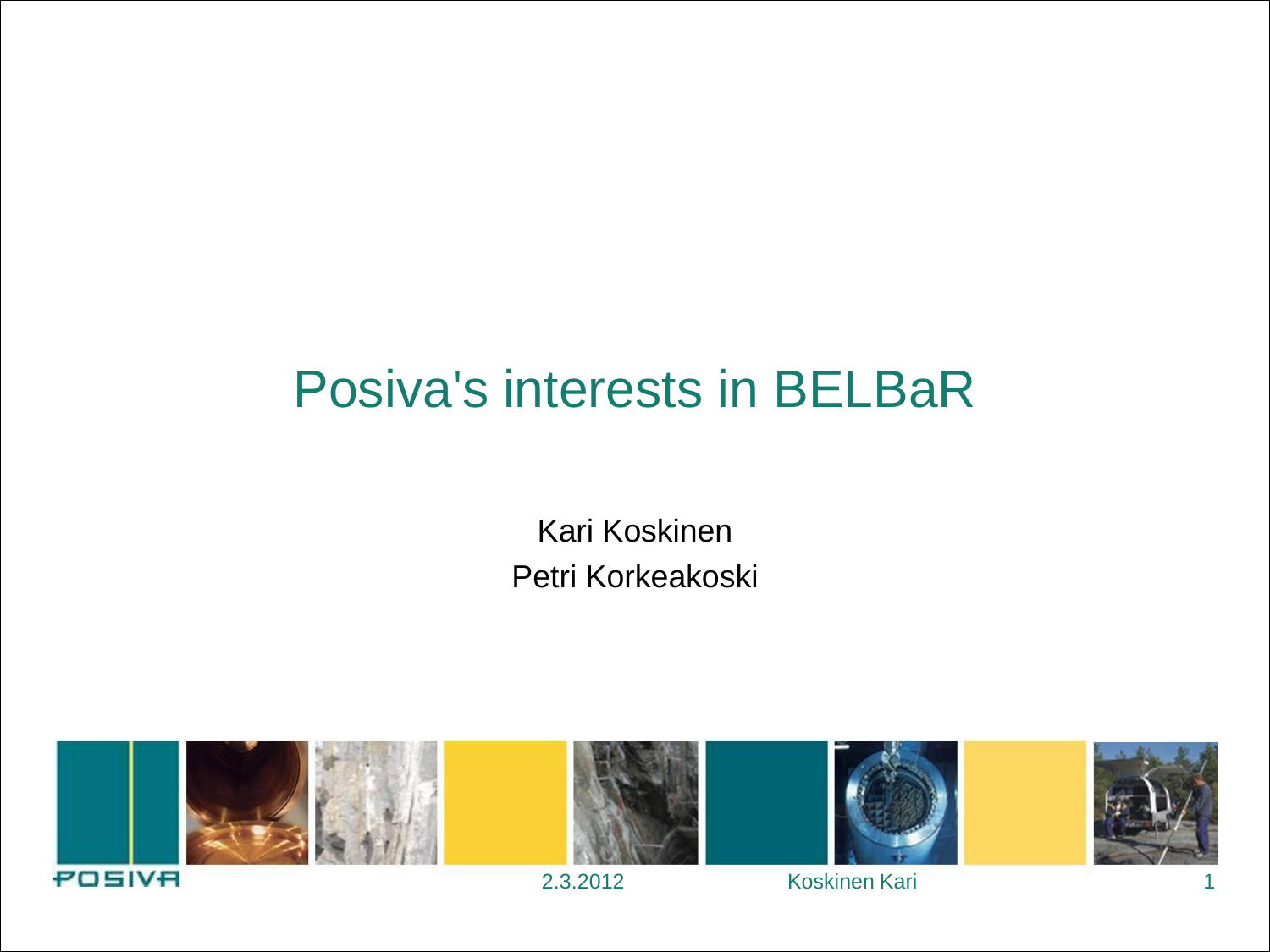#### **Outlines**

- **Context of Posiva** 
	- **History and the future: 40 years' effort**
	- **Next step** 
		- **Application for construction license**
		- **Preliminary safety analysis report, PSAR**
- **Starting points for BELBaR**
- **Expected outcomes**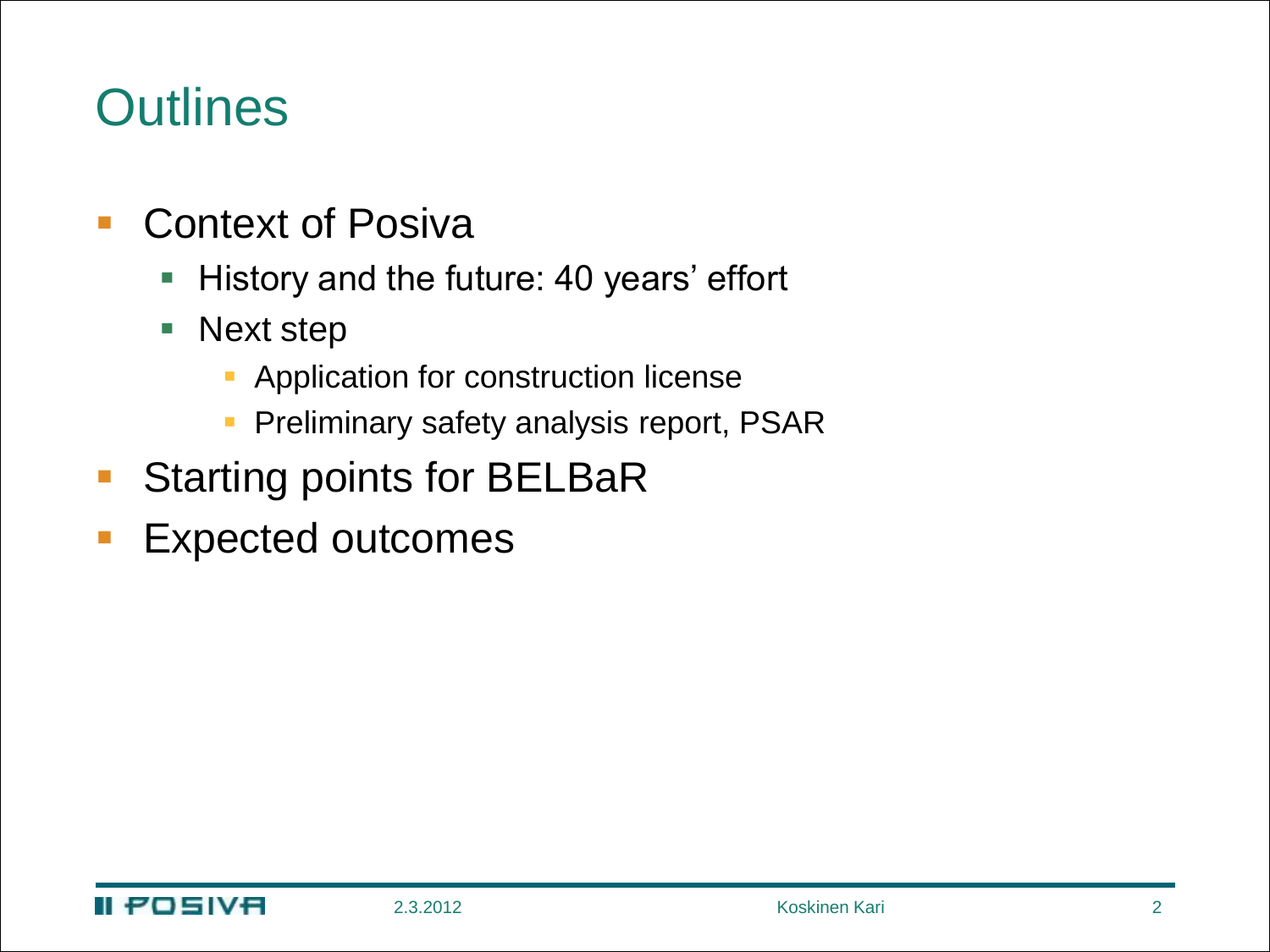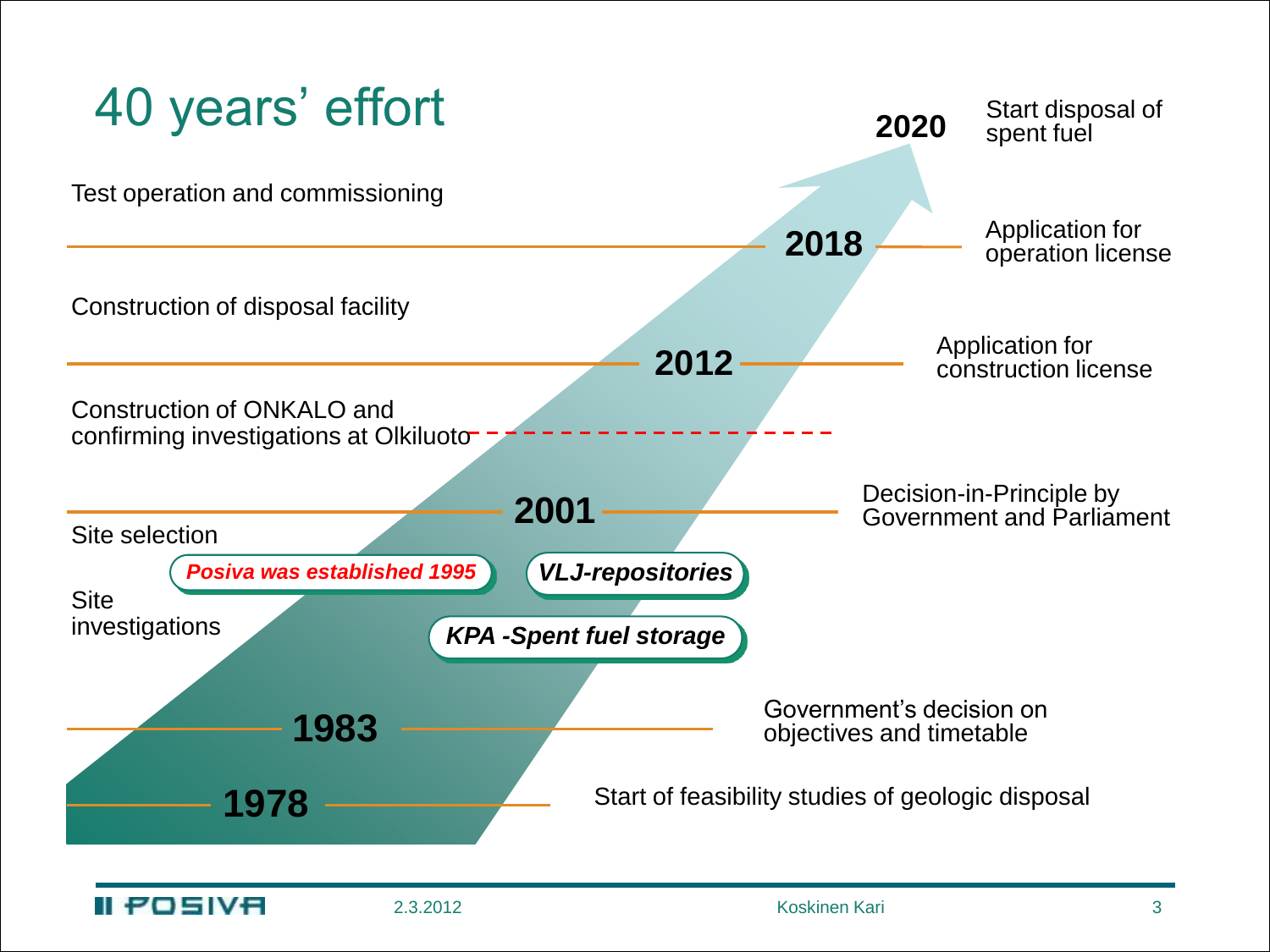# Application for construction license

- **Application**
- **Supplements** 
	- ……
	- an outline of the technical principles of the planned nuclear facility,
	- a description of the safety principles that will be observed,
	- an evaluation of the suitability of the planned location for its purpose,
	- …
	- any other information considered necessary by the authorities.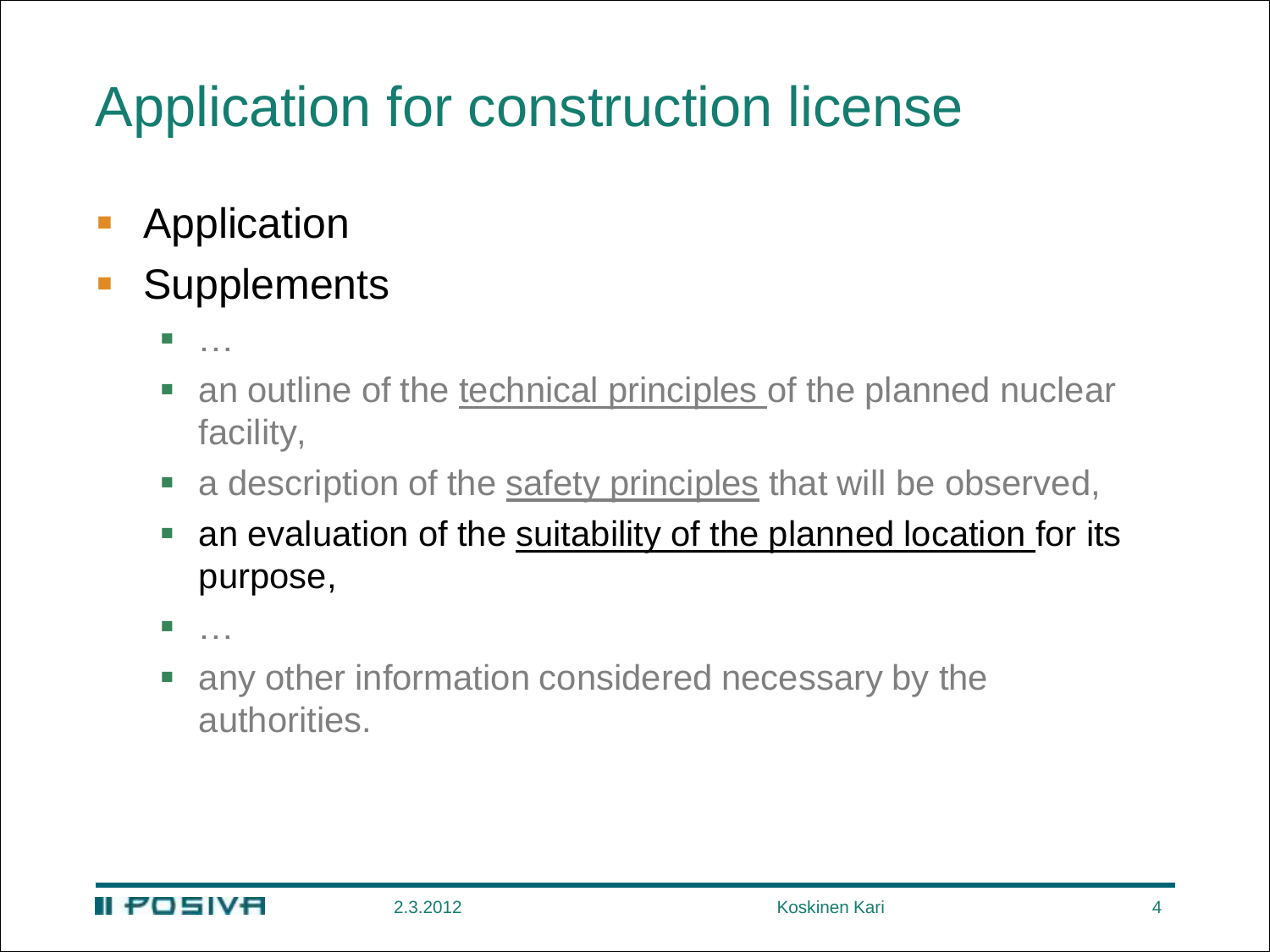# Preliminary safety analysis report, PSAR

#### ■ Shall include

- 1. the general design and safety principles,
- 2. a detailed description of the site and the facility,
- 3. a description of the operation,
- 4. a description of the behaviour during accidents,
- 5. a detailed description of the effects that the operation has on the environment, and
- 6. any other information considered necessary by the authorities;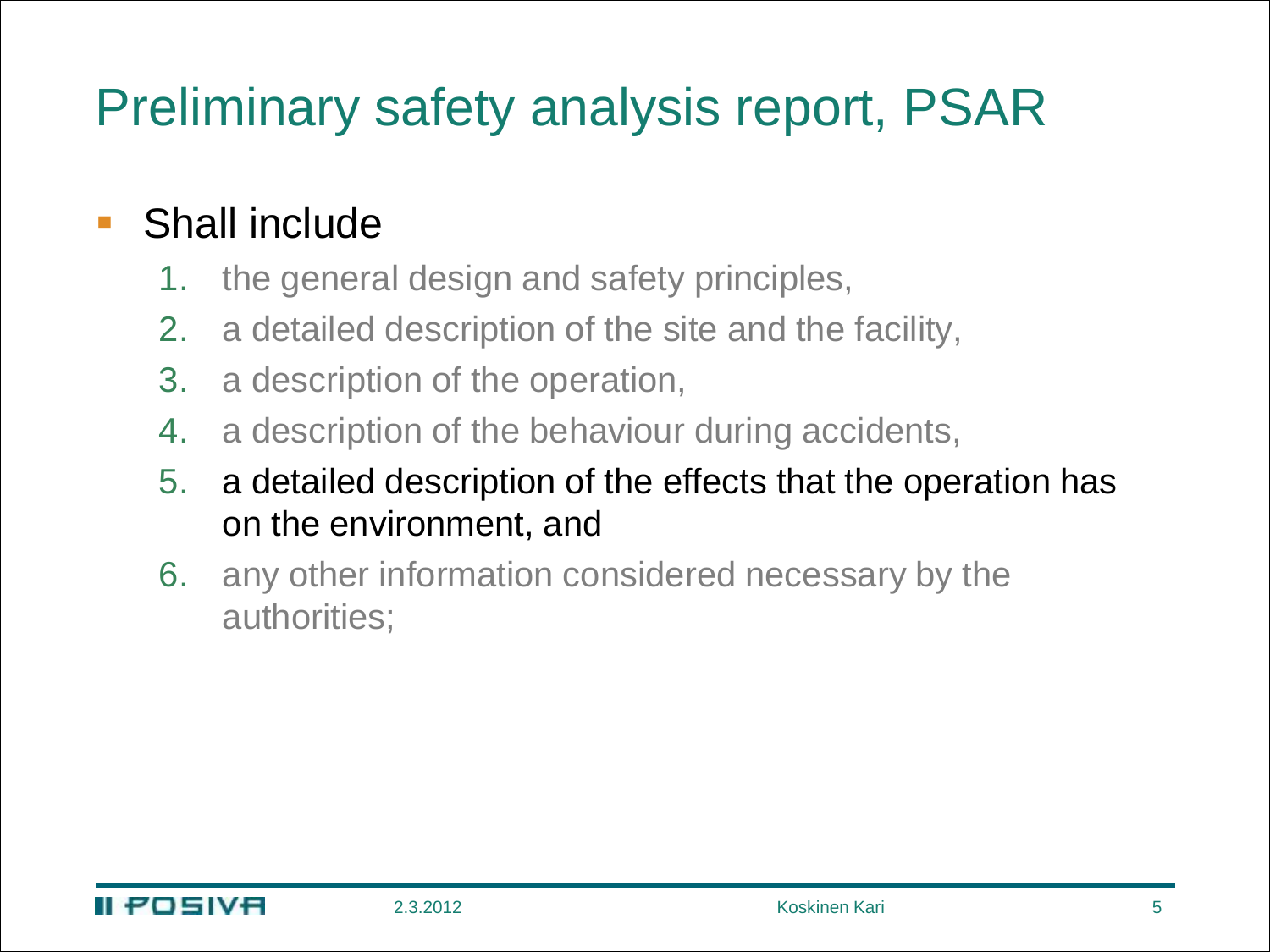# Starting points for BELBaR

- Wide range of estimates of clay mass loss in dilute waters
- Site conditions in terms of groundwater ionic strength
	- current  $TDS_{reference} = 10.5$  g/l  $\sim$  350 mM
	- volume occupied by diluted groundwater increases due to land uplift
	- ionic strength of fresh groundwater remains >10 mM should water infiltrate through till layer
	- in postglacial condition penetration of <10 mM groundwater to repository can't be excluded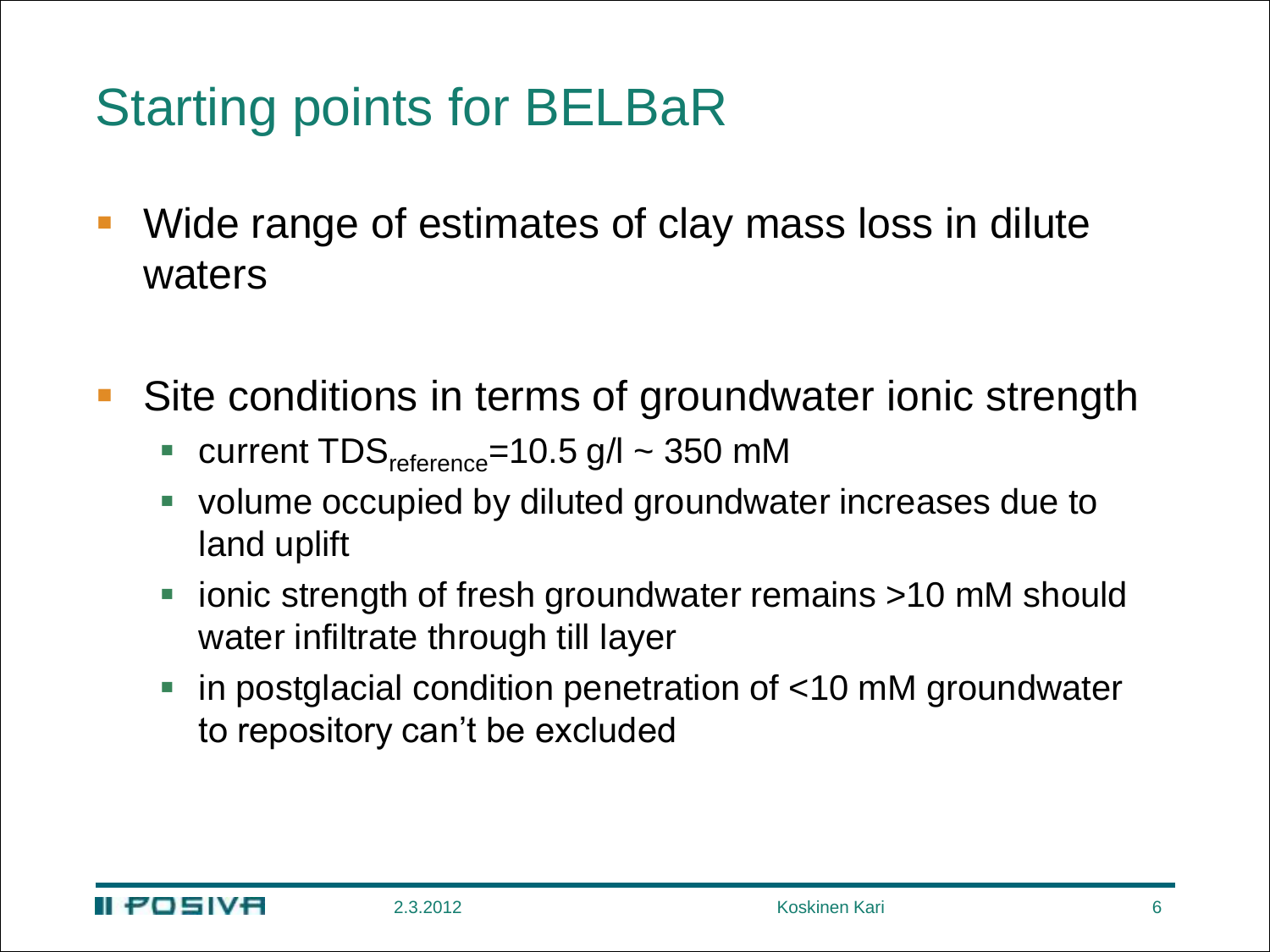### Expected outcomes

- Elaborated guidelines for performance and safety assessments
- Scaling principles or "laws"
- Validation of numerically implemented conceptual process models
	- with relevant material data and
	- boundary conditions
- Elaborated conceptual process models
- More and systematic empirical evidence